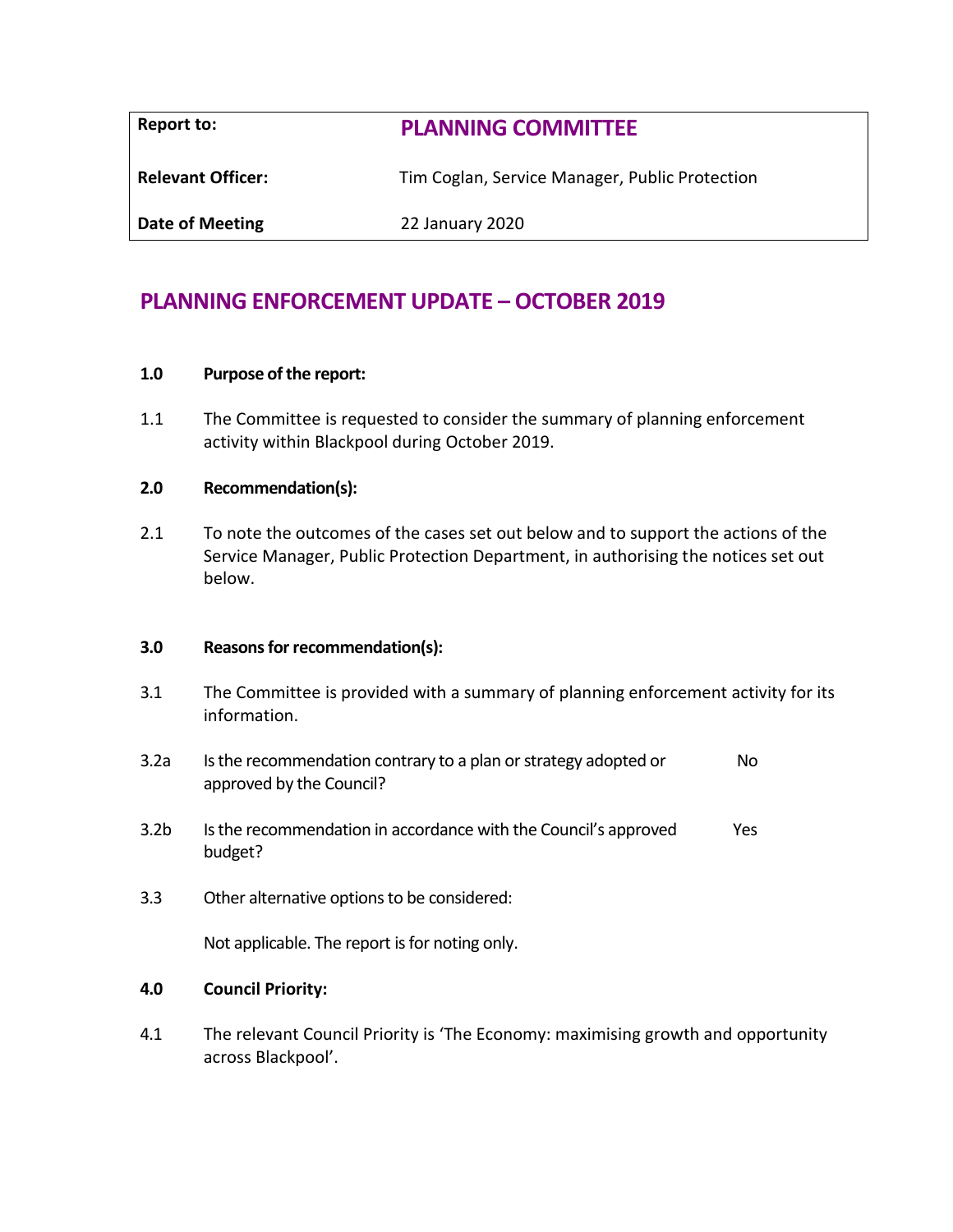## **5.0 Background Information**

## 5.1 **Cases**

## 5.1.1 **New cases**

In total, 52 new cases were registered for investigation, compared to 23 received in October 2018.

# 5.1.2 **Resolved cases**

In October 2019, 4 cases were resolved by negotiation without recourse to formal action and 5 for October 2018.

# 5.1.3 **Closed cases**

In total, 28 cases were closed during the month (17 in October 2018). These cases include those where there was no breach of planning control found, no action was appropriate (e.g. due to more effective action by other agencies, such as the police) or where it was considered not expedient to take action, such as due to the insignificant nature of the breach.

# 5.1.4 **Formal enforcement notices / s215 notices / BCNs**

- No Enforcement Notices authorised in October 2019 (none in October 2018);
- No s215 Notices authorised in October 2019 (none in October 2018);
- No Breach of Condition Notices authorised in October 2019 (none in October 2018);
- One Enforcement Notice served in October 2019 (1 in October 2018);
- No s215 Notice served in October 2019 (none in October 2018);
- No Breach of Condition notices served in October 2019 (none in October 2018);
- No Community Protection Notice served in October 2019 (none in October 2018).

# 5.1.5 **Notices served in October 2019**

| Reference | <b>Address</b> | Case                                     | <b>Dates</b>   |
|-----------|----------------|------------------------------------------|----------------|
| 17/8562   | 124 Reads      | Without planning permission, the         | Enforcement    |
|           | Avenue,        | material change of use of the property   | Notice issued  |
|           | Blackpool.     | from holiday accommodation to five self- | 09/10/2019.    |
|           |                | contained permanent flats and one non    | Compliance due |
|           |                | self-contained permanent flat.           | 20/02/2020.    |